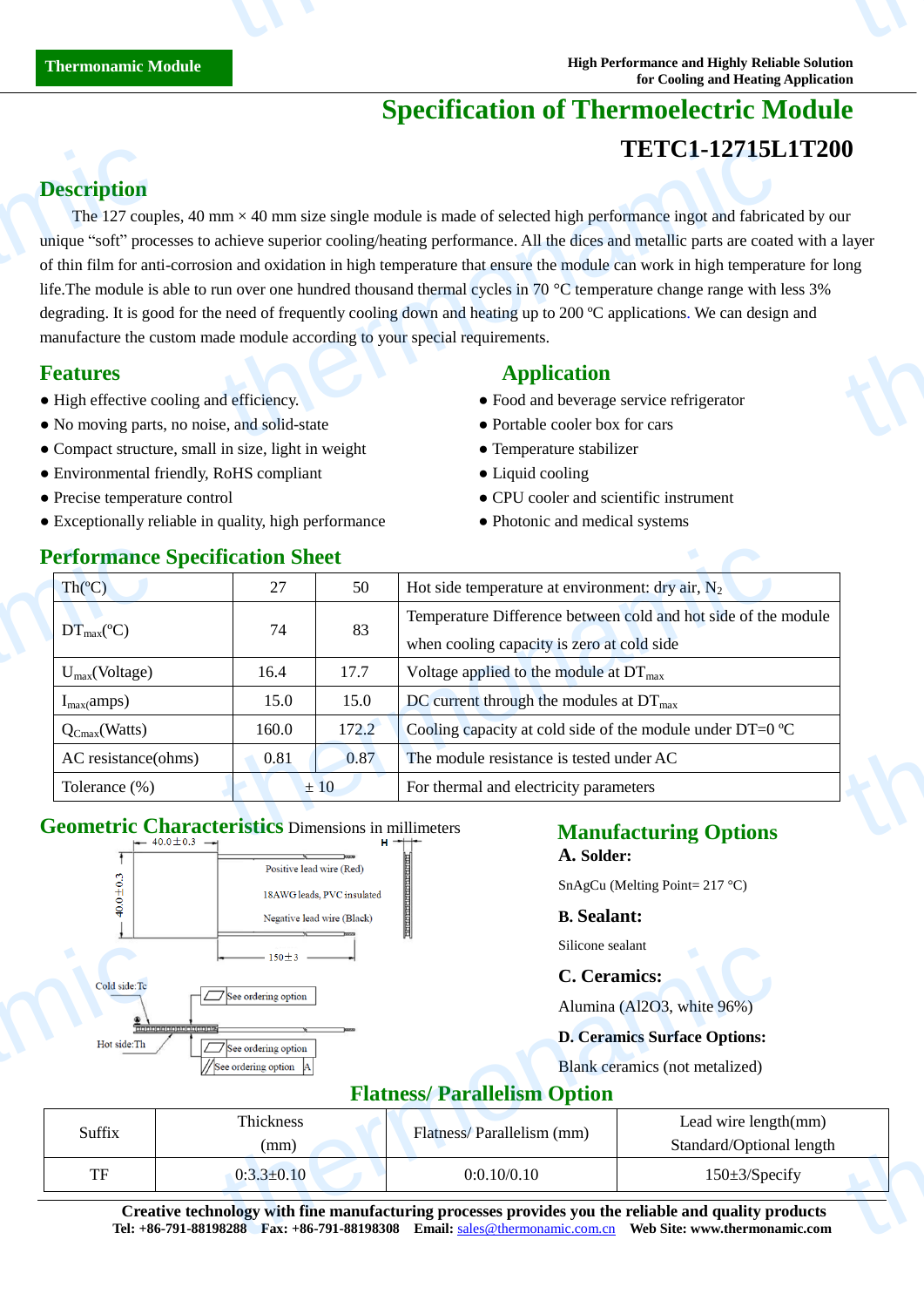## **Performance Curve**

● Work under DC

thermonamic



• Cold side of the module sticked on the object being cooled • Operation below  $I_{max}$  or  $V_{max}$ 





#### Standard Performance Graph Qc= f(DT)

the community of the community of the community of the community of the community of the community of the community of the community of the community of the community of the community of the community of the community of t









**Creative technology with fine manufacturing processes provides you the reliable and quality products Tel: +86-791-88198288 Fax: +86-791-88198308 Email:** sales@thermonamic.com.cn **Web Site: www.thermonamic.com**

**Operation Cautions**

• Hot side of the module mounted on a heat radiator • Operation or storage module below 100 °C